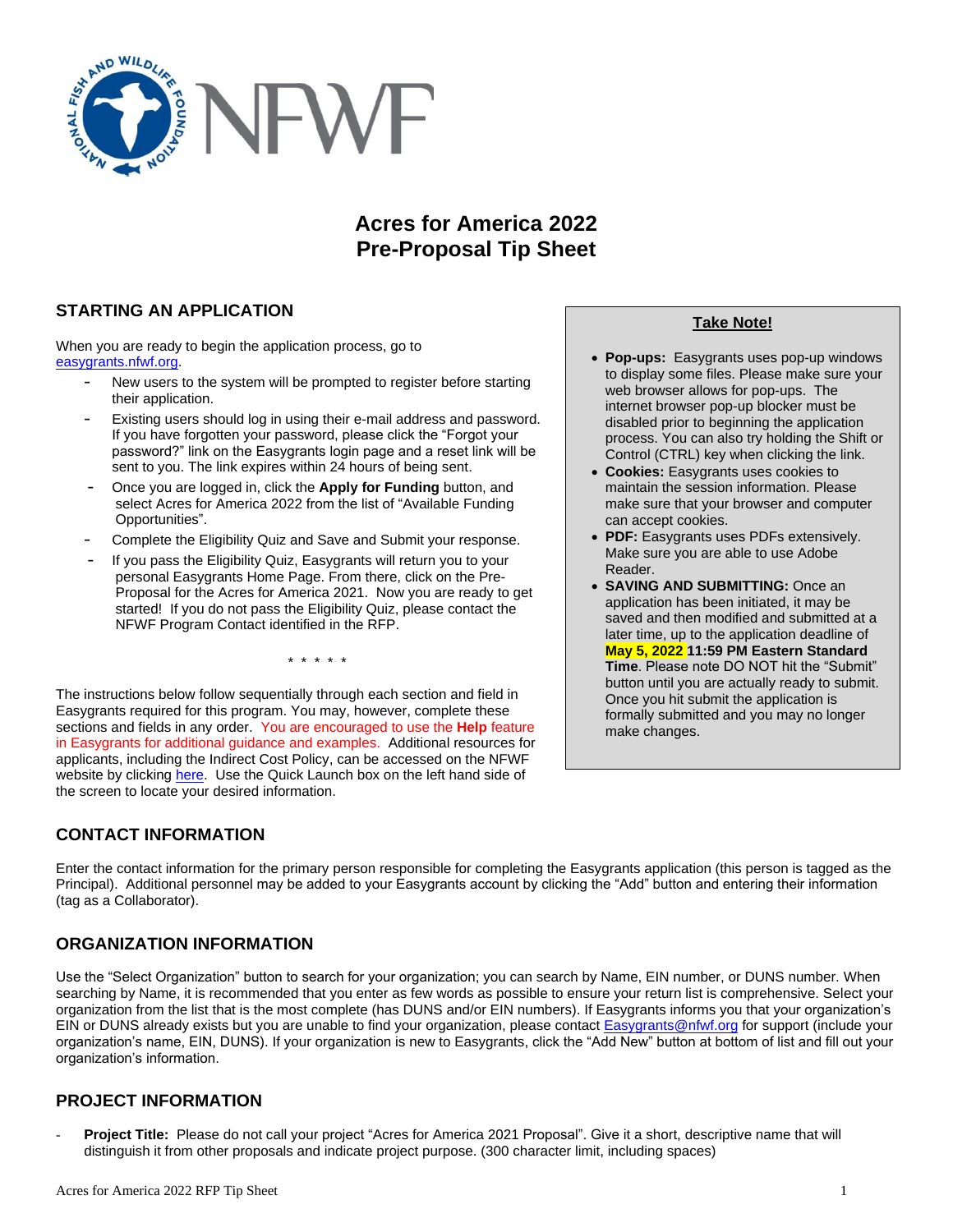- **Project Start Date:** Projects should begin within six months of the award announcement date.
- **Project End Date:** Projects should be completed within 18 months of the project start date.
- **Description:** Should be two sentences long in most cases. The first sentence should clearly state the main activity/method being used to address a specific species/habitat and location. The second sentence should state the expected outcome from the investment and relevance to conservation. Please refrain from using pronouns such as I, we, our, etc. (1,000 character limit, including spaces)
- Abstract: Provide a more detailed description of your project; including location, purpose, major activities, target species, specific habitat, outcomes (deliverables at the end of the grant period) and partners. If this is an international project (or if work is to be completed outside of the US or US territories), please provide one or two sentences explaining the importance/connection to the U.S. Please refrain from using pronouns such as I, we, our, etc. (1500 character limit, including spaces)
- **Project Location Description:** Please include the state and county/city where the project will occur. (300 character limit, including spaces)
- **Requested Amount:** Please indicate here the grant amount that you are requesting from NFWF. Note: Acres for America funds can only be applied to the property's purchase price (funds will be wire transferred directly to closing). Approximately \$3.5 million is available in 2021, and NFWF anticipates funding between four and eight projects.

## **UPLOADS**

To complete your application, you must upload one or more files into Easygrants. In general, please minimize the file size of your uploads, and especially files that include photos, diagrams or logos. There is a file size limit of 15 megabytes.

- **Pre-Proposal Narrative:** The most important upload is your actual pre-proposal narrative. The **pre-proposal narrative template** may be downloaded from Easygrants at any time and completed at your leisure. It must be uploaded back into your Easygrants application before your application may be submitted. The narrative may not exceed three (3) pages in total length.
- **Project Site Map:** Please provide a map(s) delineating the land proposed for conservation in the context of adjacent protected lands (e.g., federal, state, private lands, conservation easements).
- **Applicant Demographic Information Form:** Please use the template provided in Easygrants online application. While this upload is required, you can opt out of providing the information within the form. The information you provide will not be shared with proposal reviewers and will not be considered when making grant decisions.

## **MATCHING CONTRIBUTIONS**

All applicants must provide matching contributions of at least 100% (1:1). Both Federal and non-Federal funds may be considered as match. Please include ALL matching sources no matter the status (intend to apply, application submitted, pledged, received) and ensure that they cumulatively add up to the full project value. Larger match ratios and matching fund contributions from a diversity of partners are encouraged and will be more competitive.

Click the "Add" button to add sources of matching contributions, and list each source separately in the space provided. Match consists of the portion of project costs not paid with NFWF funds and may be in the form of cash, in-kind or volunteer contributions. Match must meet all of the following criteria:

Non-federal Matching Contributions:

- Verifiable from the grantee's records
- Reasonable and necessary for accomplishment of project or program objectives
- Committed directly to the project and used within the period of performance
- Allowable under OMB 2 CFR 200 Cost Principles

Federal Matching Contributions:

- Verifiable from the grantee's records
- Reasonable and necessary for accomplishment of project or program objectives
- Committed directly to the project and used within the period of performance

## **REVIEW and SUBMIT**

When you are ready to submit, each section of your proposal should be indicated "Complete" with a green check mark  $(\checkmark)$  in the "Status" column. If any section is indicated "Incomplete" with a red  $(x)$ , you will not be able to submit and must go back and check your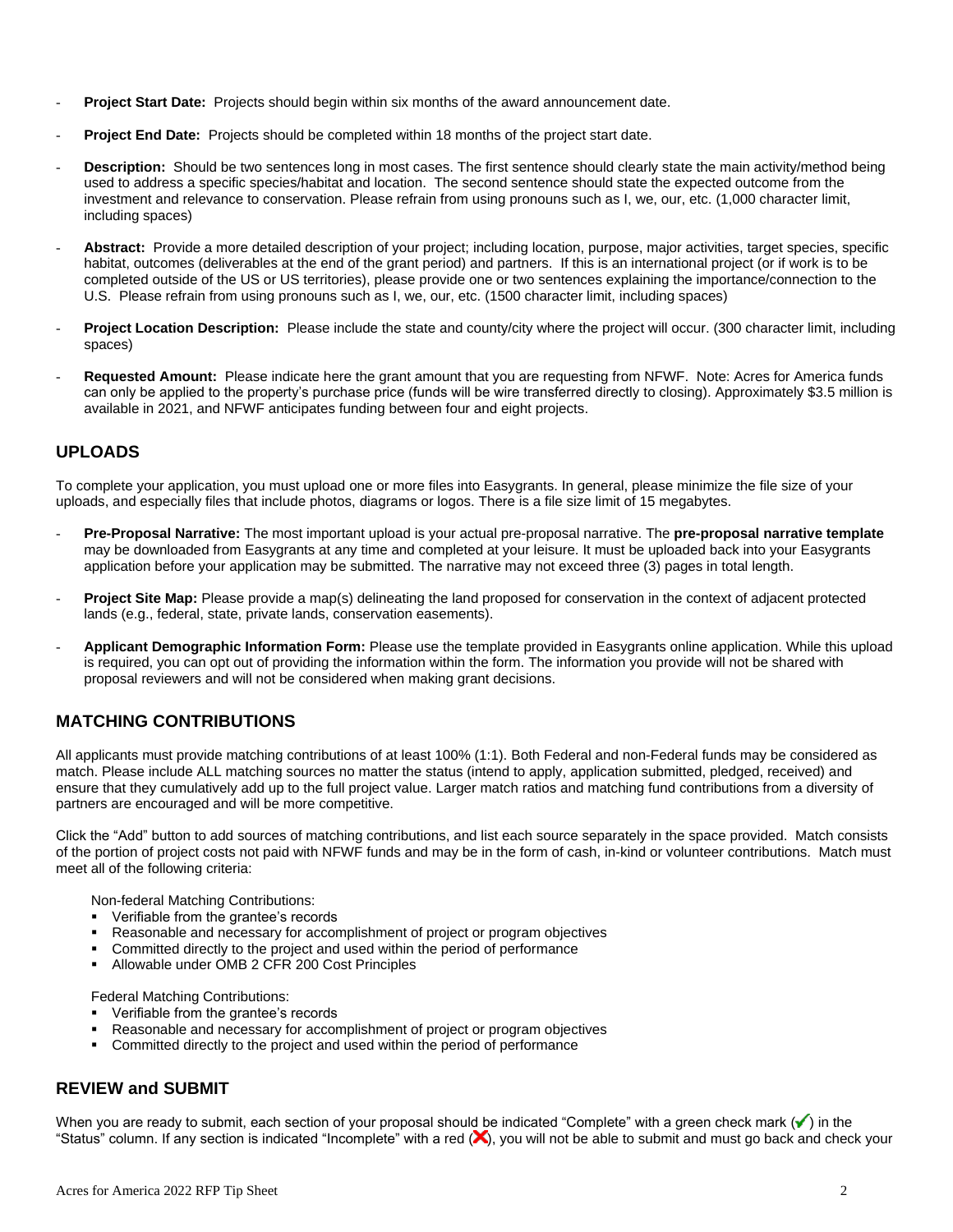work in each section that is "Incomplete". The Validation Status section in the Review and Submit section of the application explains why the system indicates a section is "Incomplete".

To view and save your proposal you may click on the "View PDF" button. This function creates a composite file with all of the fields and substantive uploads, which you may then save as a stand-alone document. Please note that some of the financial documentation will be excluded from the composite file, but will be received by NFWF upon submission. Once you have reviewed your pre-proposal for accuracy, click the "Submit" button to officially submit your proposal. Upon submission, you will receive a confirmation email from [Easygrants@nfwf.org.](mailto:Easygrants@nfwf.org)

## **FREQUENTLY ASKED EASYGRANTS QUESTIONS**

### **1. How do I get back into the Easygrants online system when locked out?**

Please send an email to Easygrants Helpdesk [\(Easygrants@nfwf.org\)](mailto:Easygrants@nfwf.org) with your name, easygrants ID #, e-mail address, phone number, program you are applying to, and a description of the issue.

### **2. I forgot my Easygrants password. How do I get this information sent to me?**

Please go to [easygrants.nfwf.org,](https://easygrants.nfwf.org/) click the "Forgot your password?" link, enter your e-mail address as the Login ID, and click Submit. Easygrants will e-mail you a copy of your login information. Please note that the reset password link expires after 24 hours of being sent. If it has been longer than 24 hours since the initial request you will have to request another link in order to reset your password. If you are unable to log in after having attempted to reset your password please send an email to Easygrants Helpdesk [\(Easygrants@nfwf.org\)](mailto:Easygrants@nfwf.org) with your name, easygrants ID #, e-mail address, phone number, program you are applying to, and a description of the issue.

### **3. I have finished my proposal and it is not showing up as completed.**

Please remember to hit the "submit" button in the Review and Submit section of the application when you have completed the application. When a task is properly submitted in easygrants the task will no longer be visible on the user's homepage.

### **4. How will I know when NFWF has received my completed application?**

You will receive an automated notification fro[m Easygrants@nfwf.org.](mailto:Easygrants@nfwf.org)

### **5. I completed the application and it will not submit. Why not?**

If you are unable to submit your application, go to the Review and Submit form in the application.If any section is indicated "Incomplete" with a red  $(x)$ , there will also be an explanation as to why the system indicates the section is "Incomplete". You must go back and check your work in each section that is "Incomplete". Below are two examples that frequently prevent submission:

- 1) Check the Project Information section of the Easygrants online application "Requested Amount" to see if it matches your budget grand total. The amounts must match **exactly** (down to the cent) for you to be able to submit a proposal. Please edit your Requested Amount and/or budget if needed.
- 2) Do not complete sections of the budget where you have no costs. If you entered "0" for any budget line items, delete those line items. Placing a "0" in these line items will prevent you from submitting a proposal.

### **6. What should I do if a page crashes in Easygrants?**

If you receive a System Encountered Error it is important to follow the instructions on the page

- 1) First, click **Resume** and you should return to the previous page. Check if the action you tried to complete occurred. If the action did not complete, make a note of what page you are on and what button or link you are clicking.
- 2) Retry the action. If the system crashes again you must click the **Send an E-mail** to report the issue. This will open a Send Error Message E-mail page in a new window or tab. **Do not skip these steps and e-mail Easygrants Helpdesk yourself; we need the information in this e-mail to resolve your issue.**
- 3) In the email to Easygrants Helpdesk, please enter your name, easygrants ID  $#$ , e-mail address, phone number, and a description of what happened. The description needs to include what page you were on, what data you may have typed into the page, what button/link you clicked, and what you were trying to do.
- 4) Click **Submit** to send the message and report the error. This will be sent to the NFWF Easygrants Helpdesk along with additional technical information sent by Easygrants.

#### **7. I need to download a copy of my submitted proposal.**

To download a copy of your proposal after submitting please go to your Home screen, click the **View All Tasks** button, and find your proposal in the list of tasks. Click **View PDF** to download a copy of your proposal. If the PDF does not open or begin downloading please try again, holding the Shift or Control (CRTL) key on your keyboard to override your pop-up blocker. Please note that proposals are only available for a limited time after a cycle closes.

## **HELP WITH THE EASYGRANTS ONLINE SYSTEM**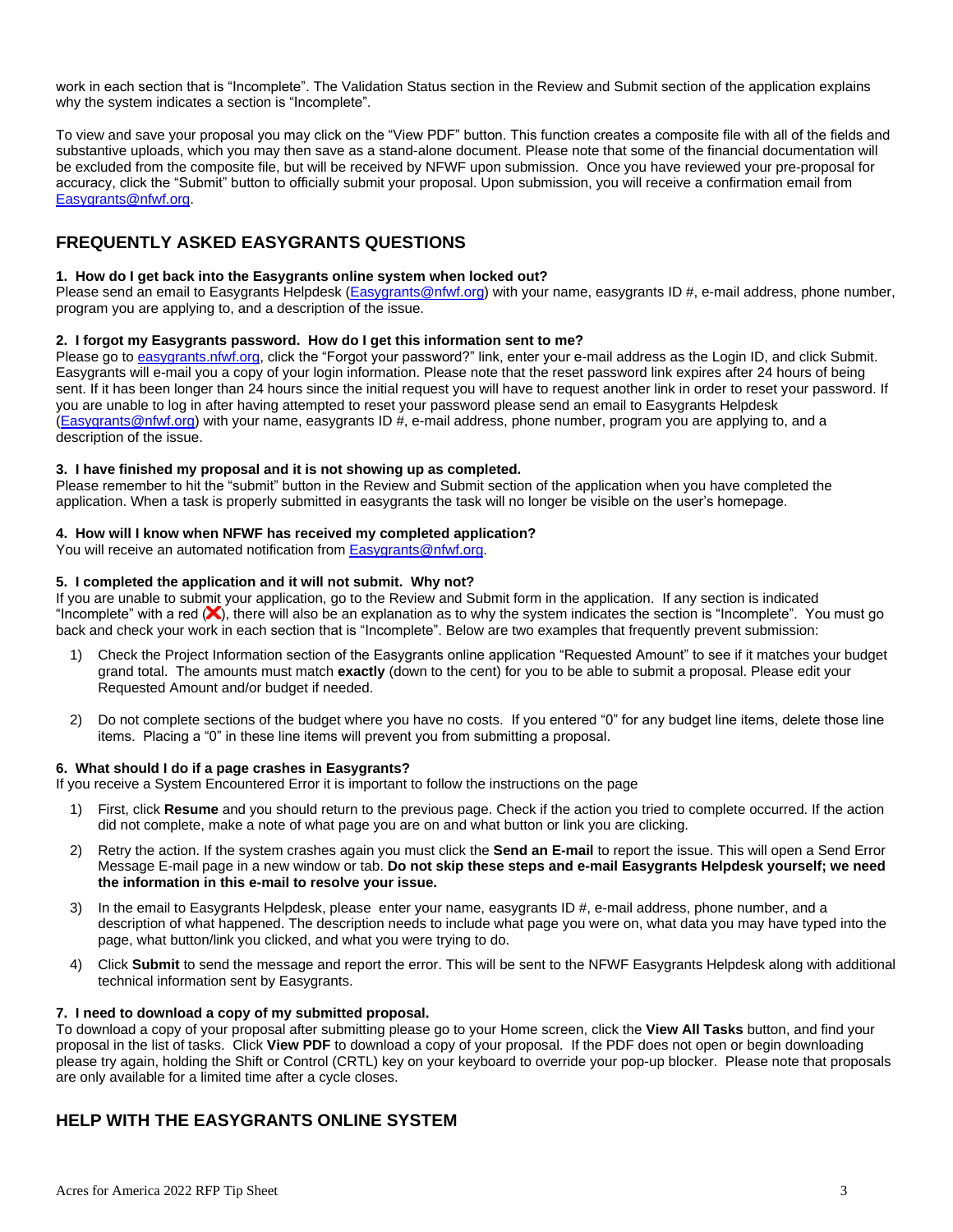For Easygrants technical support please contact our Helpdesk at **Easygrants@nfwf.org** or leave a message at 202-595-2497. Please include your name, easygrants ID #, e-mail address, phone number, program you are applying to, and a description of the issue. Helpdesk hours are 9:00 AM to 5:00 PM EST, Mon-Fri.

# **GENERAL QUESTIONS ABOUT THE RFP**

Izzy Comella or **Isabel.comella@nfwf.org** Chris West at #303-222-6484 o[r chris.west@nfwf.org](mailto:chris.west@nfwf.org)

## **IF YOU HAVE RECEIVED AN EMAIL FROM [EASYGRANTS@NFWF.ORG](mailto:EASYGRANTS@NFWF.ORG) INVITING YOU TO SUBMIT A FULL PROPOSAL, PLEASE CONTINUE WITH THE FOLLOWING PAGES OF INSTRUCTION.**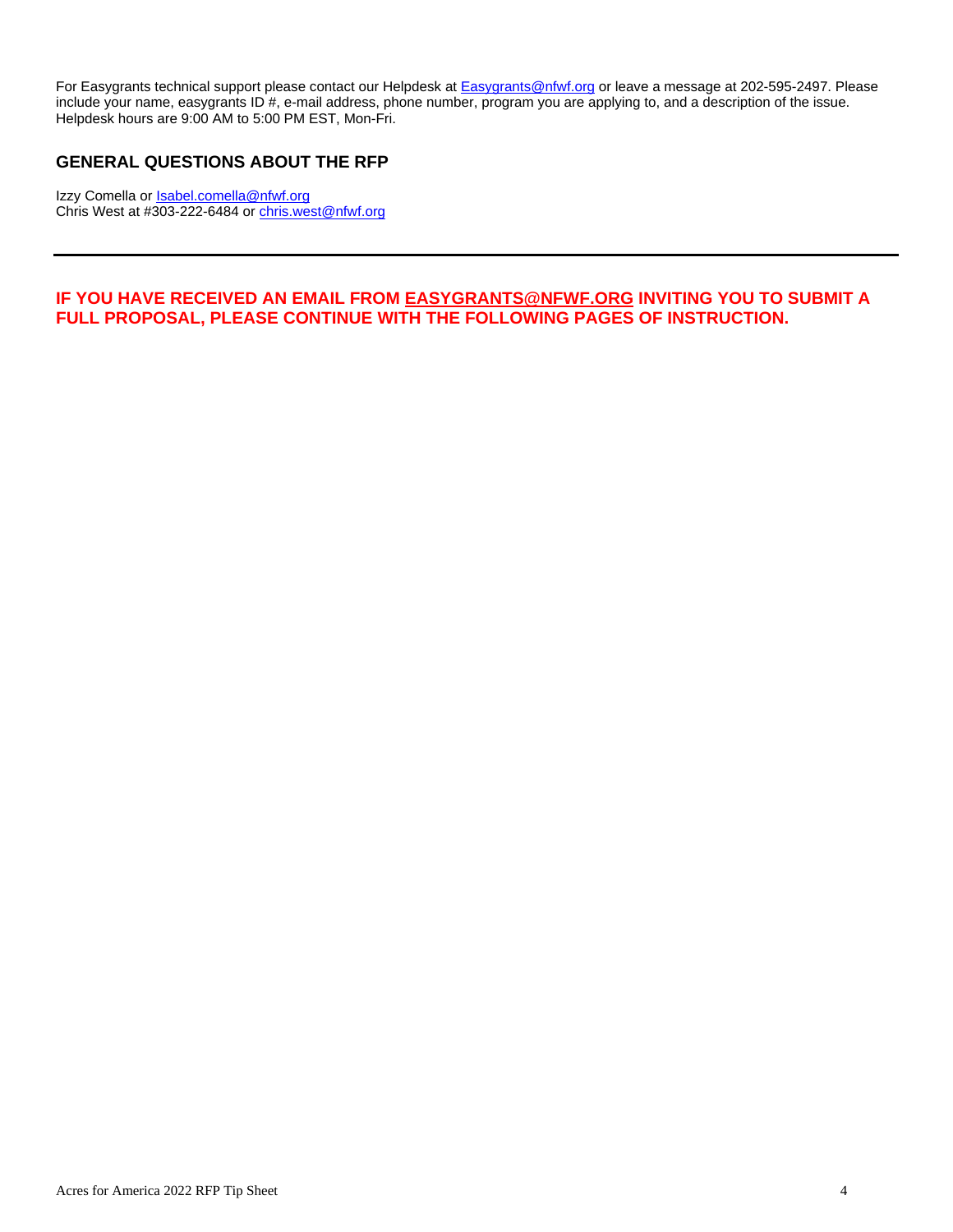# **Acres for America 2021 Full Proposal Tip Sheet**

### **IF YOU HAVE RECEIVED AN EMAIL FROM [EASYGRANTS@NFWF.ORG](mailto:EASYGRANTS@NFWF.ORG) INVITING YOU TO SUBMIT A FULL PROPOSAL, please continue on with these instructions.**

# **CONTINUING YOUR APPLICATION**

When you are ready to continue the application process, go to [easygrants.nfwf.org.](https://easygrants.nfwf.org/)

- Enter your login ID and password. If you have forgotten you password, Easygrants will e-mail one to you.
- Once you are logged in, the Full Proposal "To Do" item and its due date will appear on your Home page.
- Click "Full Proposal" task link to begin.

\* \* \* \* \*

The instructions below follow sequentially through each section and field in Easygrants required for this program. You may, however, complete these sections and fields in any order. You are encouraged to use the **Help** feature in Easygrants for additional guidance and examples. Additional resources for applicants, including the Indirect Cost Policy, can be accessed on the NFWF website by clicking [here.](http://www.nfwf.org/whatwedo/grants/applicants/Pages/home.aspx) Use the Quick Launch box on the left hand side of the screen to locate your desired information.

## **CONTACT INFORMATION**

## **Take Note!**

- **Pop-ups:** Easygrants uses pop-up windows to display some files. Please make sure your web browser allows for pop-ups. The internet browser pop-up blocker must be disabled prior to opening your application. You can also try holding the Shift or Control (CTRL) key when clicking the link.
- **Cookies:** Easygrants uses cookies to maintain the session information. Please make sure that your browser and computer can accept cookies.
- **PDF:** Easygrants uses PDFs extensively. Make sure you are able to use Adobe Reader.
- **SAVING AND SUBMITTING:**  Modifications to applications may be saved and submitted at a later time, up to the application deadline of **June 30, 2022 11:59 PM Eastern Standard Time**. Please note DO NOT hit the "Submit" button until you are actually ready to submit. Once you hit submit the application is formally submitted and you may no longer make changes.

This section will be pre-populated with information from your pre-proposal; however, you may update this section with additional project personnel or changes to personnel roles.

# **ORGANIZATION INFORMATION**

This section will be pre-populated with information from your pre-proposal.

# **PROJECT INFORMATION**

The following fields will be pre-populated with information from your pre-proposal; however, you may edit these fields to make improvements or to reflect changes in your project:

- **Project Title**
- **Project Start Date**
- **Project End Date**
- **Description**
- **Abstract**
- **Requested Amount**

# **PROJECT LOCATION**

The following fields require new information not provided previously:

- Project Location Country: All projects must occur within "North America-United States".
- **Project Location State/Province:** Select the state(s) that your project is located.
- **Project Location U.S. Congressional District(s):** As of January 1, 2013, Congressional District lines were redrawn in many states. Please carefully review the district(s) for your project's location. If you are not sure what the Congressional District(s) should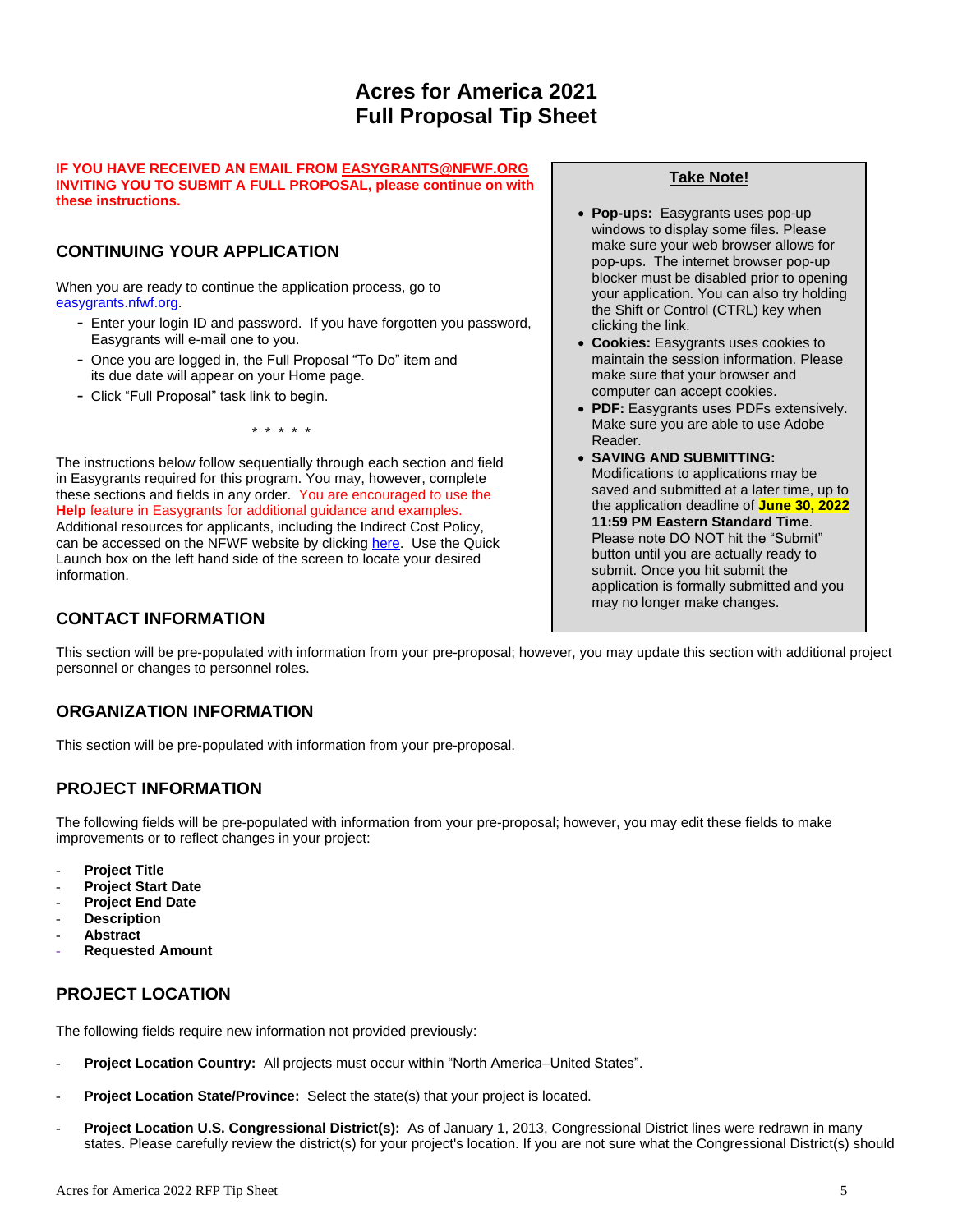be, you can enter the project zip codes or addresse[s at](http://www.govtrack.us/congress/members/map) <http://www.govtrack.us/congress/members/map> to determine the correct district(s) for your project. If your project takes place statewide, please select the "All Districts" option for that state.

**Project Location Description:** This field will be pre-populated with information from your pre-proposal; however, you may edit to reflect changes or refinements to your project location.

### **MAP**

This section allows you to map the location(s) of your proposed project. Follow the page instructions provided in Easygrants. For more detailed assistance, refer to th[e Map Page Help](http://www.nfwf.org/whatwedo/grants/Documents/HelpFile.Proposal.Map.pdf) document o[r Mapping Video Tutorial.](http://www.nfwf.org/whatwedo/grants/applicants/Pages/mapping-tool.aspx#.VfH2mpd1b70)

- Navigate to the map window and click "Save" at the bottom of the page to begin mapping your project.
- The Acres for America program requires that you submit the location(s) of your project by uploading a Shapefile.
- Once your location(s) have been created, click "Submit Project Location".
- To finalize your location, click the "Confirmation" check box at the bottom of the page.
- Then click "Save" (or "Save & Continue") to save your map and move to the next task.

### **UPLOADS**

To complete your application, you must upload one or more files into Easygrants. In general, please minimize the file size of your uploads, and especially files that include photos, diagrams or logos. There is a file size limit of 15 megabytes.

- **Full Proposal Narrative:** The most important upload is your actual full proposal narrative. The **full proposal narrative template** may be downloaded from Easygrants at any time and completed at your leisure. It must be uploaded back into your Easygrants application before your application may be submitted. The narrative may not exceed six (6) pages in total length.
- In addition to the narrative, several other files should be uploaded. Following is guidance regarding all required and optional uploads:

| <b>Upload</b>                                | <b>Required</b> | <b>Notes</b>                                                                                                                                                                                                                                                                                           |
|----------------------------------------------|-----------------|--------------------------------------------------------------------------------------------------------------------------------------------------------------------------------------------------------------------------------------------------------------------------------------------------------|
| Narrative                                    | Yes             | Template provided in Easygrants online application "Uploads" section.                                                                                                                                                                                                                                  |
| <b>Project Maps</b>                          | Yes             | In addition to the Mapping Tool, please provide map(s) delineating the land<br>proposed for conservation in the context of adjacent protected lands (e.g.,<br>federal, state, private lands, conservation easements). May also submit maps<br>and/or diagrams of on-site work proposed, if applicable. |
| Letters of Support                           | Yes             | Recommended from significant partners, especially those providing matching<br>contributions. Letters of support should not be mailed directly to NFWF.<br>Scan all letters of support into one single file and upload the file in the "Uploads"<br>section of your online application.                 |
| Other documents                              | <b>No</b>       | Ten (10) page limit.                                                                                                                                                                                                                                                                                   |
| Statement of Litigation                      | Yes             | Template provided in Easygrants online application "Uploads" section. Federal,<br>state, and local government applicants are not required to complete this section.                                                                                                                                    |
| Board of Trustees or<br><b>Directors</b>     | Yes             | Provide a list of members. If your organization is not a nonprofit and does not<br>have a Board, upload a document stating that none exists.                                                                                                                                                           |
| <b>GAAP Audited Financial</b><br>Statements* | Yes             | Please refer to the Required Financial Documents and FAQs webpage for details<br>on all financial information required for submission.                                                                                                                                                                 |
| IRS Form 990*                                | Yes             | Please refer to the Required Financial Documents and FAQs webpage for details<br>on all financial information required for submission.                                                                                                                                                                 |
| Single Audit*                                | Yes             | Please refer to the Required Financial Documents and FAQs webpage for details<br>on all financial information required for submission.                                                                                                                                                                 |
| Conceptual or<br><b>Engineered Plans</b>     | <b>No</b>       | Conceptual or engineering designs of green infrastructure, restoration, best<br>management practices, and other technology or techniques that will be employed<br>during the course of the project, if applicable.                                                                                     |
| Photos                                       | Yes             | Please include 3-5 high quality pictures that depict the diversity of landscape and<br>species found on the site. Please compress photos to minimize file size prior to<br>uploading, or paste photos into a Microsoft Word document.                                                                  |

\*If your organization has recently applied to NFWF for a grant and valid information is already on file in Easygrants and is current, you will not be asked for these uploads and these categories will not appear for you in Easygrants. Also, please note that financial documents may not show a 'successfully converted' status when you are uploading them. This is because financial documents are not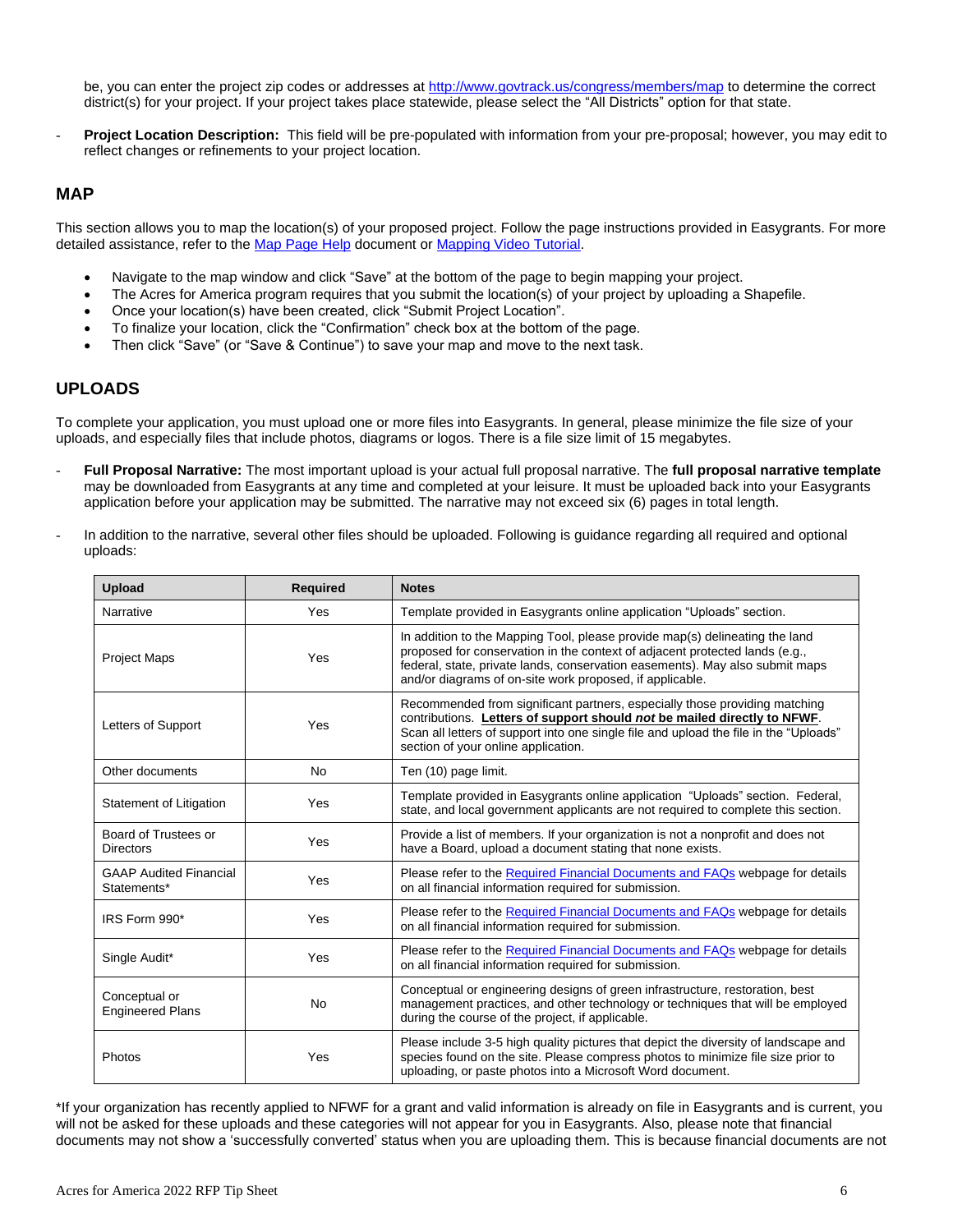pulled into the full proposal PDF but are stored in a separate part of the easygrants system which can only be accessed by NFWF staff once uploaded.

# **METRICS**

This section allows you to select the activity and outcome metrics you will use to measure your project's progress and success. Follow the directions provided in Easygrants to complete this section. A couple of pointers:

- A list of metrics associated with this program will be presented.
- Hover your mouse cursor over the "?" next to a metric to read its description and specific guidance.
- Please "Add" and complete at least one metric relevant to reporting your project's progress.
- For each metric you will need to provide values for "Starting Value" and "Target Value". In most cases the starting value will be zero (0).
- In your project narrative, you will have the opportunity to describe additional activities and outcomes associated with your project.

## **BUDGET**

Important Note: Grant funds from the Acres for America program can only be applied to the property's purchase price (funds will be wire transferred directly to closing).

Please refer to the **Detailed Budget Instructions** sheet in order to accurately complete a budget for this project.

- Budgets without narrative descriptions may be rejected and/or returned to the applicant for further details and clarification.
- Narratives should be written is such a way that someone not specifically familiar with the project can conceptually understand the rationale, purpose and calculation of the anticipated costs identified.
- The "Requested Amount" in the Project Information section must match your budget grand total exactly. The budget should only represent the grant amount being requested from NFWF; it should not include matching funds or represent the overall budget for the project.
- NFWF reserves the right to evaluate the cost-effectiveness of a budget, which may include, but is not limited to, an assessment of either or both direct and indirect costs in the proposed budget.

Indirect Costs: If you intend to include indirect costs in your budget, please review NFWF's [Indirect Cost Policy.](http://www.nfwf.org/whatwedo/grants/applicants/Pages/indirect-policy.aspx)

- The federal government has determined that a *de minimis* 10% indirect rate is an acceptable minimum for organizations without a NICRA, as such NFWF reserves the right to scrutinize **ALL** proposals with indirect rates above 10% for costeffectiveness.
- If you are including indirect costs in your budget request, please provide a narrative description identifying what the indirect request will be supporting (e.g., CEO salary, rent for lab space central to project site, etc.).
- Indirect cost narratives should include a statement of whether the applicant has ever had a NICRA. If the applicant has a NICRA, it shall include supporting documentation.
- Budgets without narrative descriptions for indirect costs may be rejected and/or returned to the applicant for further details and clarification.

# **MATCHING CONTRIBUTIONS**

All applicants must provide matching contributions of at least 100% (1:1). Both Federal and non-Federal funds may be considered as match. Larger match ratios and matching fund contributions from a diversity of partners are encouraged and will be more competitive.

Click the "Add" button to add sources of matching contributions, and list each source separately in the space provided. Match consists of the portion of project costs not paid with NFWF funds and may be in the form of cash, in-kind or volunteer contributions. Match must meet all of the following criteria:

Non-Federal Matching Contributions:

- Verifiable from the grantee's records
- Reasonable and necessary for accomplishment of project or program objectives
- Committed directly to the project
- Allowable under OMB 2 CFR 200 Cost Principles

Federal Matching Contributions:

- Verifiable from the grantee's records
- Reasonable and necessary for accomplishment of project or program objectives
- Committed directly to the project